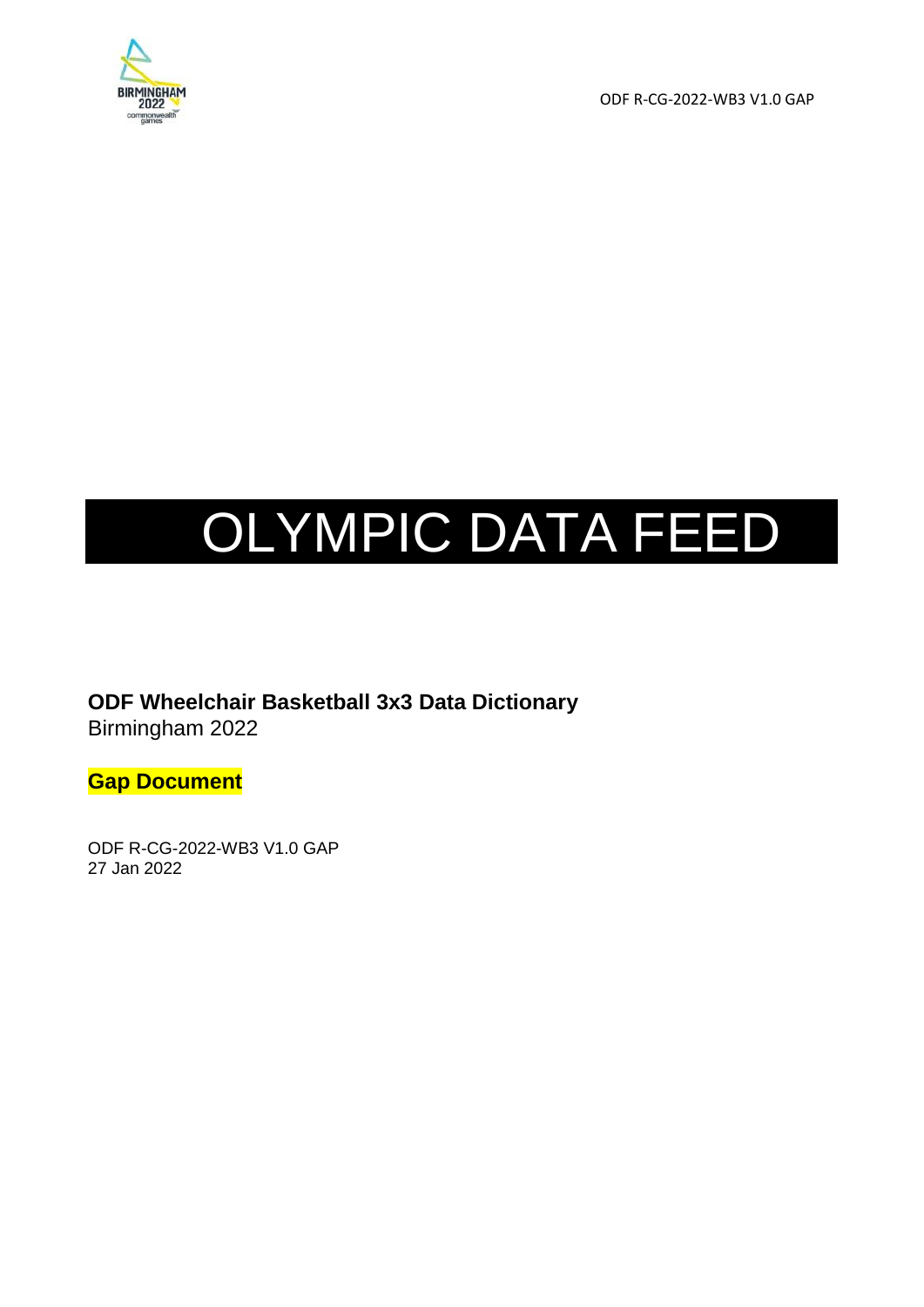

#### **License**

The document accompanying this license and the information contained therein (the Document), whether in a paper or electronic format, is made available to you subject to the terms stated below. By using and/or copying all or part of the Document, you (the licensee) agree that you will comply with the following terms and conditions.

- You may, on a non-exclusive basis, use the Document only on the condition that you abide by the terms of this license. Subject to this condition and other terms and restrictions contained herein, the Document and the information contained therein may be used (i) to further develop the standards described in the Document for use in relation with the Olympic and Paralympic Games and/or (ii) to develop similar standards for other events than the Olympic and Paralympic Games (both (i) and (ii) are hereinafter designated as the Permitted Use, and works further developing these standards for the Olympic and Paralympic Games or developing similar standards for other events are hereinafter referred to as Derivative Works), and copies of the Document or of Derivative Works may be made and distributed for the purpose of the Permitted Use, PROVIDED THAT the COPYRIGHT and references to the IOC appearing in the Document and the TERMS OF THIS LICENSE are included on ALL such COPIES, and further PROVIDED THAT you do not charge any fee or any other monetary compensation for the distribution of the Document to others. The copyright and other intellectual property rights in the Document remain vested in the IOC and the IOC remains entitled to assert his copyright or other intellectual property rights in the Document against any person or entity who does not comply with the terms of this License.
- 2. A copy of any Derivative Work shall be provided to the IOC free of charge. Moreover, the IOC is granted a worldwide, perpetual, unrestricted, royalty-free non-exclusive license to use any Derivative Work for the further development of the standards made by or for the IOC in relation to the Olympic and Paralympic Games (these standards and the documents describing them are hereinafter referred to as Further Standards) and to make or have made all kinds of exploitation of the Further Standards, with the right to grant sub-licenses.
- 3. Except if reproduced in the Document, the use of the name and trademarks of the IOC is strictly prohibited, including, without limitation, for advertising, publicity, or in relation to products or services and their names. Any use of the name or trademarks of the IOC, whether registered or not, shall require the specific written prior permission of the IOC.
- 4. NO WARRANTY, EXPRESSED OR IMPLIED, IS MADE REGARDING THE ACCURACY, ADEQUACY, COMPLETENESS, RELIABILITY OR USEFULNESS OF ANY INFORMATION CONTAINED IN THE DOCUMENT. The Document and the information contained herein are provided on an "as is" basis. THE IOC DISCLAIMS ALL WARRANTIES OF ANY KIND, EXPRESS OR IMPLIED, INCLUDING, BUT NOT LIMITED TO, ANY WARRANTY OF NON-INFRINGEMENT OF PROPRIETARY RIGHTS, MERCHANTABILITY, OR FITNESS FOR A PARTICULAR PURPOSE. IN NO EVENT SHALL THE IOC BE LIABLE TO ANYONE FOR DAMAGES OF ANY KIND ARISING FROM OR RELATING TO YOUR ACQUISITION, USE, DUPLICATION, DISTRIBUTION, OR EXPLOITATION OF THE DOCUMENT OR ANY PORTION THEREOF, INCLUDING BUT NOT LIMITED TO, COMPENSATORY DAMAGES, LOST PROFITS, LOST DATA OR ANY FORM OF SPECIAL, INCIDENTAL, DIRECT, INDIRECT, CONSEQUENTIAL OR PUNITIVE DAMAGES, WHETHER BASED ON BREACH OF CONTRACT OR WARRANTY, TORT OR OTHERWISE. THE IOC FURTHER DISCLAIMS ANY LIABILITY FOR ANY DAMAGE CAUSED WHEN THE DOCUMENT IS USED IN A DERIVATIVE WORK. The IOC further disclaims any liability regarding the existence or inexistence of any intellectual property or other rights that might be claimed by third parties with respect to the implementation or use of the technology or information described in the Document.

The same conditions as those described in this Section shall apply mutatis mutandis to the license granted to the IOC on the Derivative Works in Section 2 above.

- This License is perpetual subject to your conformance to its terms and conditions. The IOC may terminate this License immediately upon your breach of any of its terms and, upon such termination you will cease all use, duplication, distribution, and/or exploitation in any manner of the Document.
- 6. This License is governed by the laws of Switzerland. You agree that any disputes arising from or relating to this License will be resolved in the courts of Lausanne, Switzerland.

IF YOU DO NOT AGREE TO THESE TERMS YOU MUST CEASE ALL USE OF THE DOCUMENT NOW.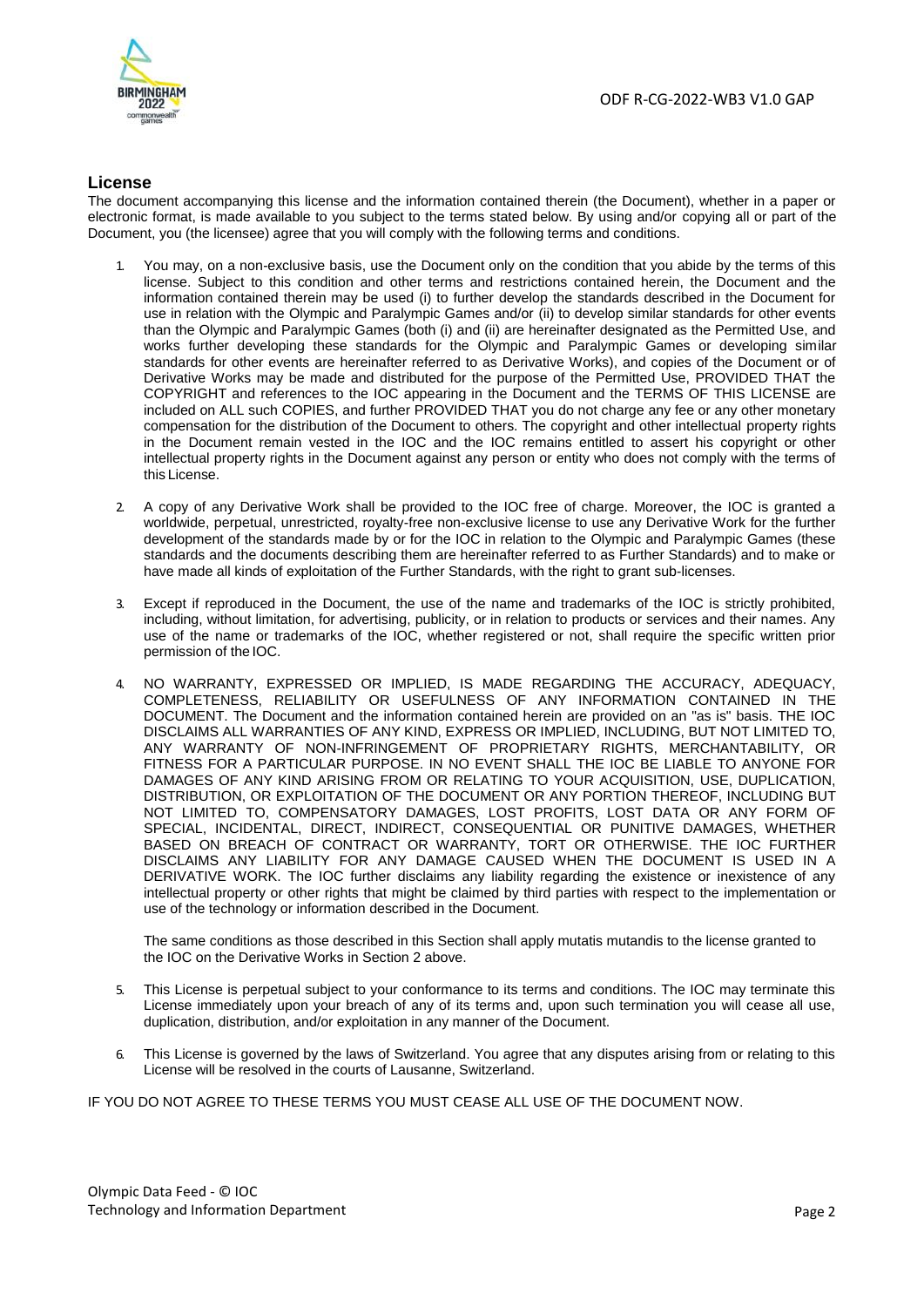

# **1 Introduction**

## **1.1 This document**

This document contains additional information related to the ODF Wheelchair Basketball 3x3 Data Dictionary. It is intended to be read together with Tokyo 2020 3x3 Basketball ODF Data Dictionary [\(SOG-2020-BK3-2.6 APP\)](https://odf.olympictech.org/2020-Tokyo/OG/PDF/ODF%203x3%20Basketball%20Data%20Dictionary.pdf).

This Data Dictionary refines the message set described in Tokyo Data Dictionary, adding a "Class" mandatory attribute for all messages defined in next chapter, in accordance with specific discipline features and previous Wheelchair Basketball data dictionaries.

For all other messages, reference is made to the Basketball 3x3 (SOG-2020-BK3-2.6 APP) document.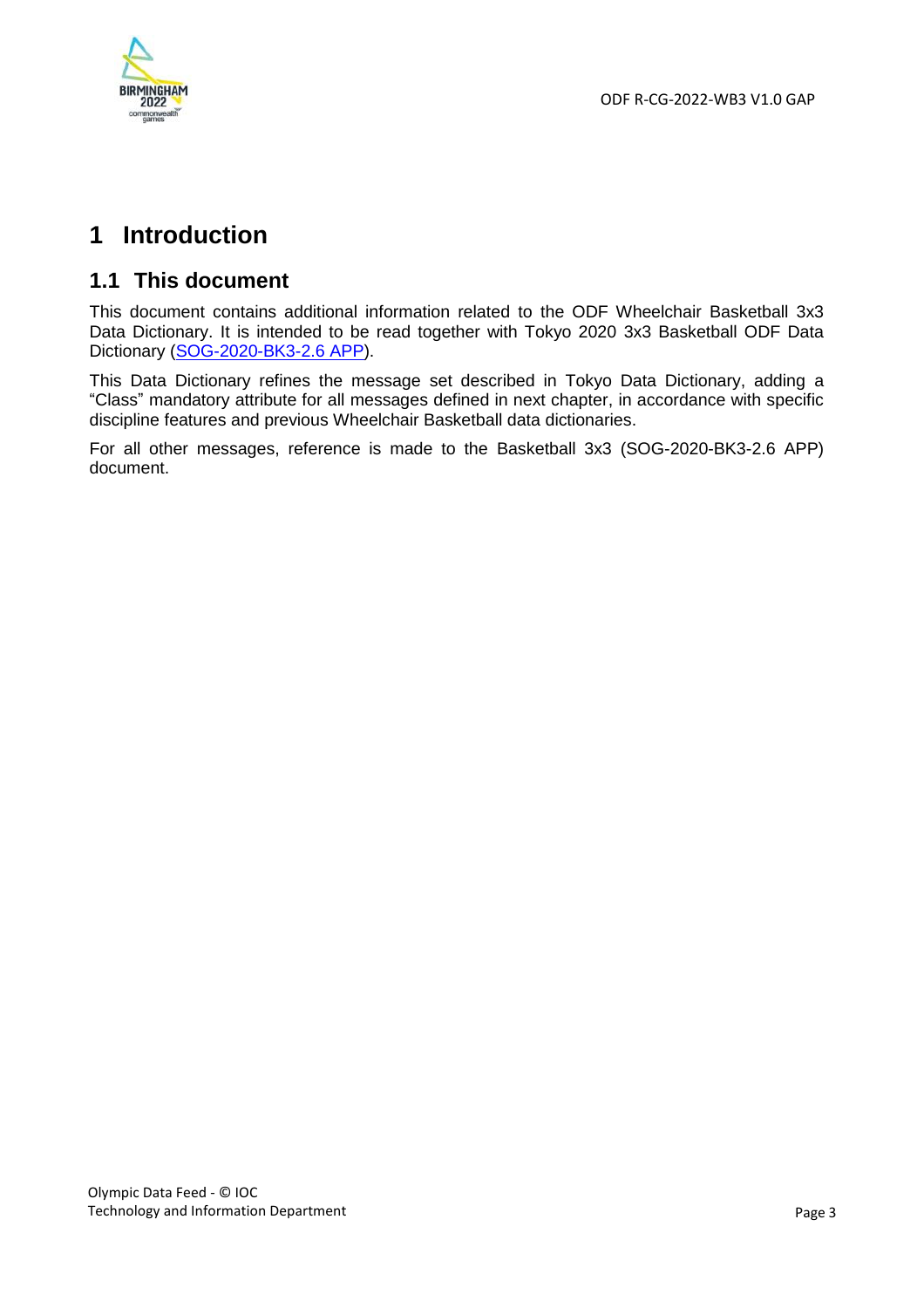

## **2 Messages**

## **2.1 Wheelchair Basketball 3x3 Overview**

All messages described in the reference 3x3 Basketball data dictionaries will be applicable. Only the messages listed in the following paragraph will be updated.

## **2.2 Updated Messages**

### **2.2.1 List of participants by discipline / List of participants by discipline update**

#### **2.2.1.1 Message Values**

Element : **Competition /Participant /Discipline /RegisteredEvent (0,N)** – page 21 will have additional "Class" attribute

**Element: Competition /Participant /Discipline /RegisteredEvent (0,N) All accredited athletes will be assigned to one or more events. There is one exception: in some sports, substitutes may be accredited without any associated event. Historical athletes are not registered to any event.**

| <b>Attribute</b> | M/O | Value               | <b>Description</b>                                                                                                                               |
|------------------|-----|---------------------|--------------------------------------------------------------------------------------------------------------------------------------------------|
| Event            | M   | CC @Event           | Full RSC of the Event                                                                                                                            |
| <b>Bib</b>       | O   | S(2)                | Shirt number.<br>Although this attribute is optional, it will be updated<br>and informed as soon as this information is known.<br>Example: 8, 10 |
| <b>Status</b>    | Ω   | SC @AthleteStatus   | Participant status. Send if applicable else do not<br>send.                                                                                      |
| Substitute       | O   | S(1)                | Flag that indicates when the competitor is an<br>alternate.<br>Send "Y" if the competitor is an alternate player                                 |
| Class            | O   | CC @DisciplineClass | Code to identify the class of the athlete.<br>This attribute is mandatory for athletes in<br>Wheelchair Basketball 3x3                           |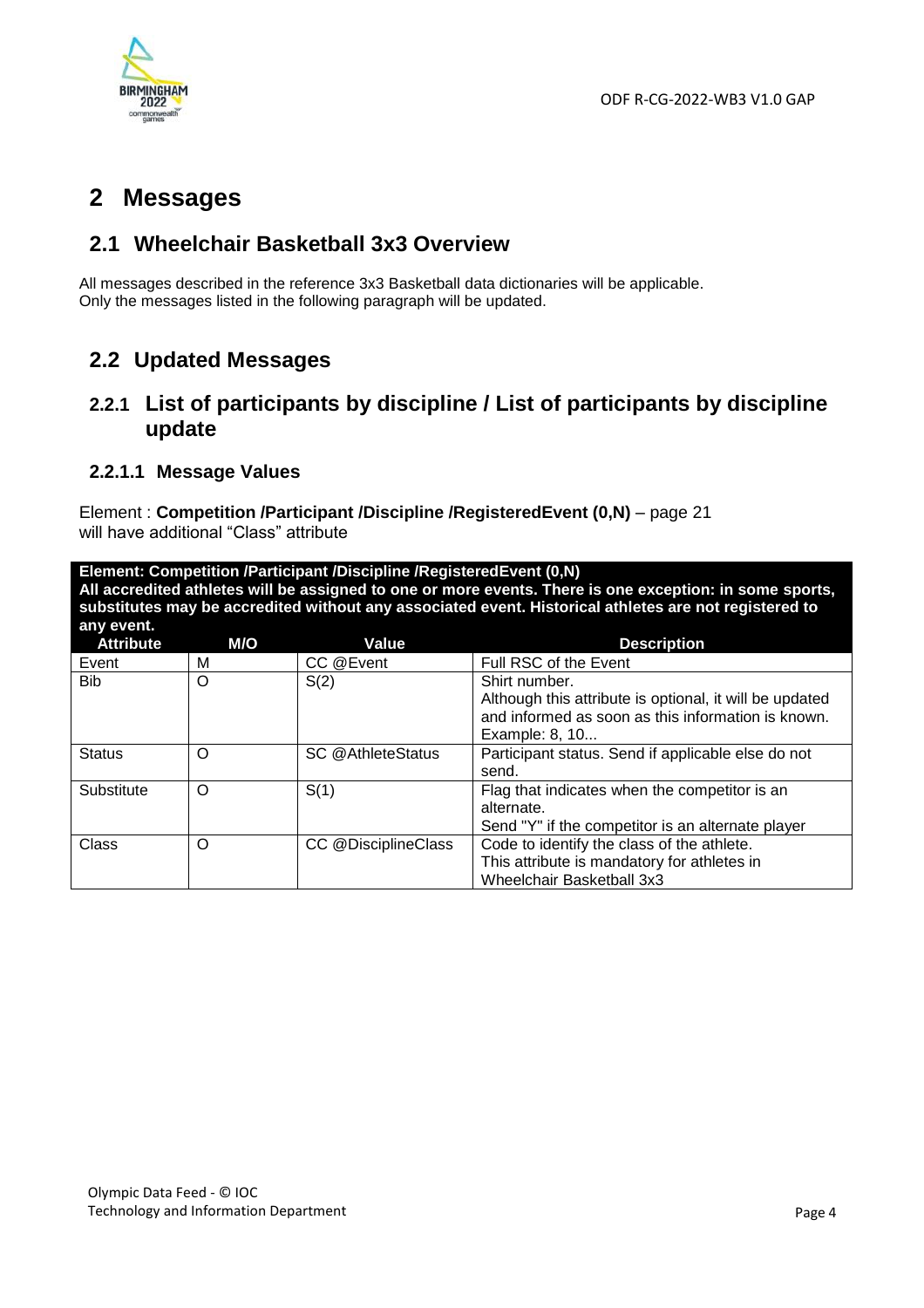

## **2.2.2 Event Unit Start List and Results**

#### **2.2.2.1 Message Values**

Element: **Competition /Result /Competitor /Composition /Athlete /Description (1,1)** – page 40 will have additional "Class" attribute

| Element: Competition /Result /Competitor /Composition /Athlete /Description (1,1)<br>Athletes extended information. |          |                     |                                                        |
|---------------------------------------------------------------------------------------------------------------------|----------|---------------------|--------------------------------------------------------|
| <b>Attribute</b>                                                                                                    | M/O      | Value               | <b>Description</b>                                     |
| GivenName                                                                                                           | O        | S(25)               | Given name in WNPA format (mixed case)                 |
| FamilyName                                                                                                          | M        | S(25)               | Family name in WNPA format (mixed case)                |
| Gender                                                                                                              | М        | CC @PersonGender    | Gender of the athlete                                  |
| Organisation                                                                                                        | M        | CC @Organisation    | Athletes' organisation                                 |
| <b>BirthDate</b>                                                                                                    | $\Omega$ | Date                | Birth date (example: YYYY-MM-DD). Must include if      |
|                                                                                                                     |          |                     | the data is available                                  |
| <b>IFId</b>                                                                                                         | $\Omega$ | S(16)               | International Federation ID                            |
| Class                                                                                                               | $\Omega$ | CC @DisciplineClass | Code to identify the sport class in the case of events |
|                                                                                                                     |          |                     | with athletes with a disability (e.g: Paralympic       |
|                                                                                                                     |          |                     | Games).                                                |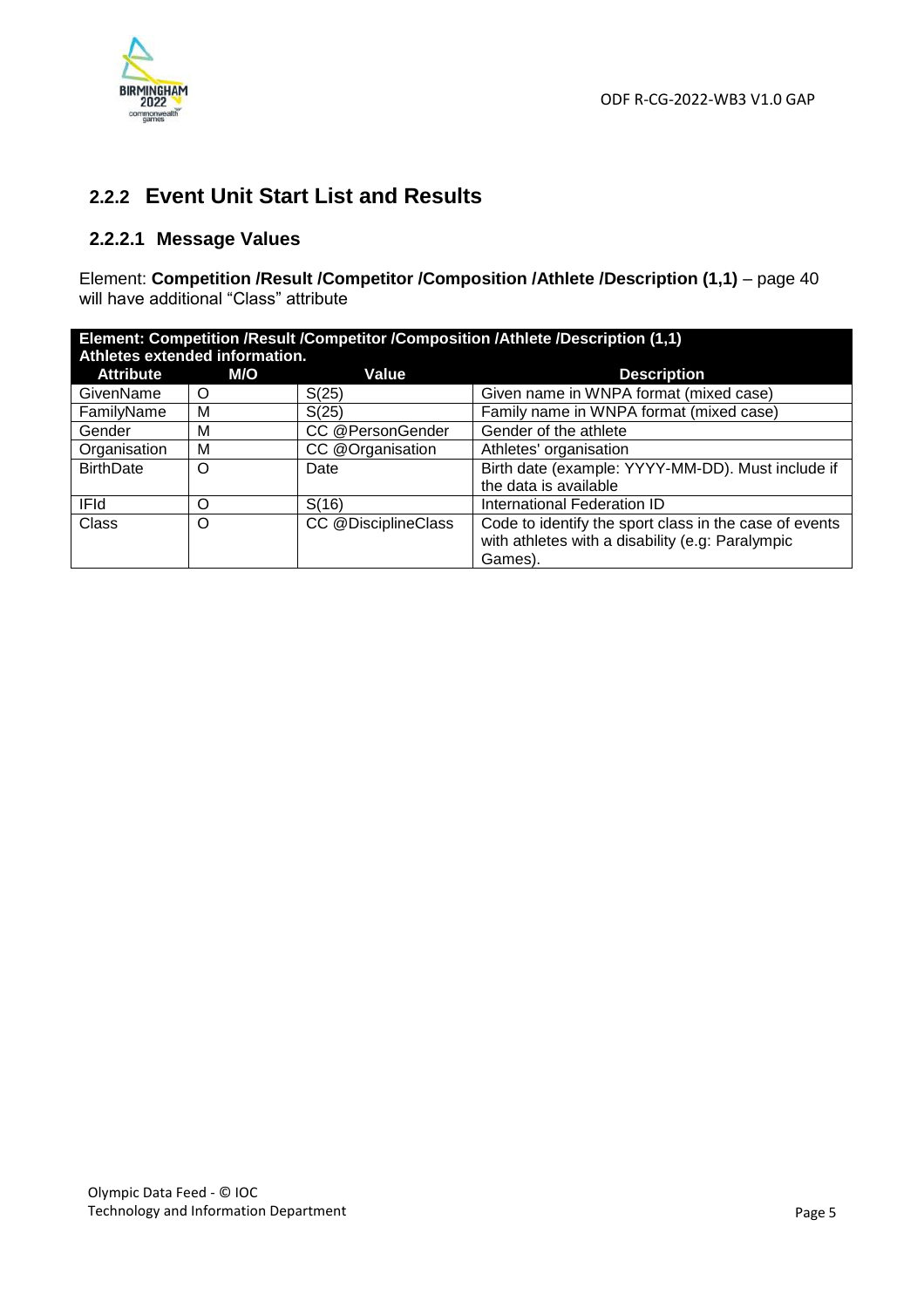

## **2.2.3 Play by Play**

#### **2.2.3.1 Message Values**

#### Element: **Competition /Actions /Action /Competitor /Composition /Athlete /Description (1,1)** – page 51 will have additional "Class" attribute

| Element: Competition /Actions /Action /Competitor /Composition /Athlete /Description (1,1)<br>Athletes extended information |            |                     |                                                        |
|-----------------------------------------------------------------------------------------------------------------------------|------------|---------------------|--------------------------------------------------------|
| <b>Attribute</b>                                                                                                            | <b>M/O</b> | Value               | <b>Description</b>                                     |
| GivenName                                                                                                                   | O          | S(25)               | Given name in WNPA format (mixed case)                 |
| FamilyName                                                                                                                  | м          | S(25)               | Family name in WNPA format (mixed case)                |
| Gender                                                                                                                      | м          | CC @PersonGender    | Gender of the athlete                                  |
| Organisation                                                                                                                | м          | CC @Organisation    | Athletes' organisation                                 |
| <b>BirthDate</b>                                                                                                            | $\Omega$   | Date                | Birth date (example: YYYY-MM-DD). Must include if      |
|                                                                                                                             |            |                     | the data is available                                  |
| <b>IFId</b>                                                                                                                 | ∩          | S(16)               | International Federation ID                            |
| Class                                                                                                                       | $\Omega$   | CC @DisciplineClass | Code to identify the sport class in the case of events |
|                                                                                                                             |            |                     | with athletes with a disability (e.g: Paralympic       |
|                                                                                                                             |            |                     | Games).                                                |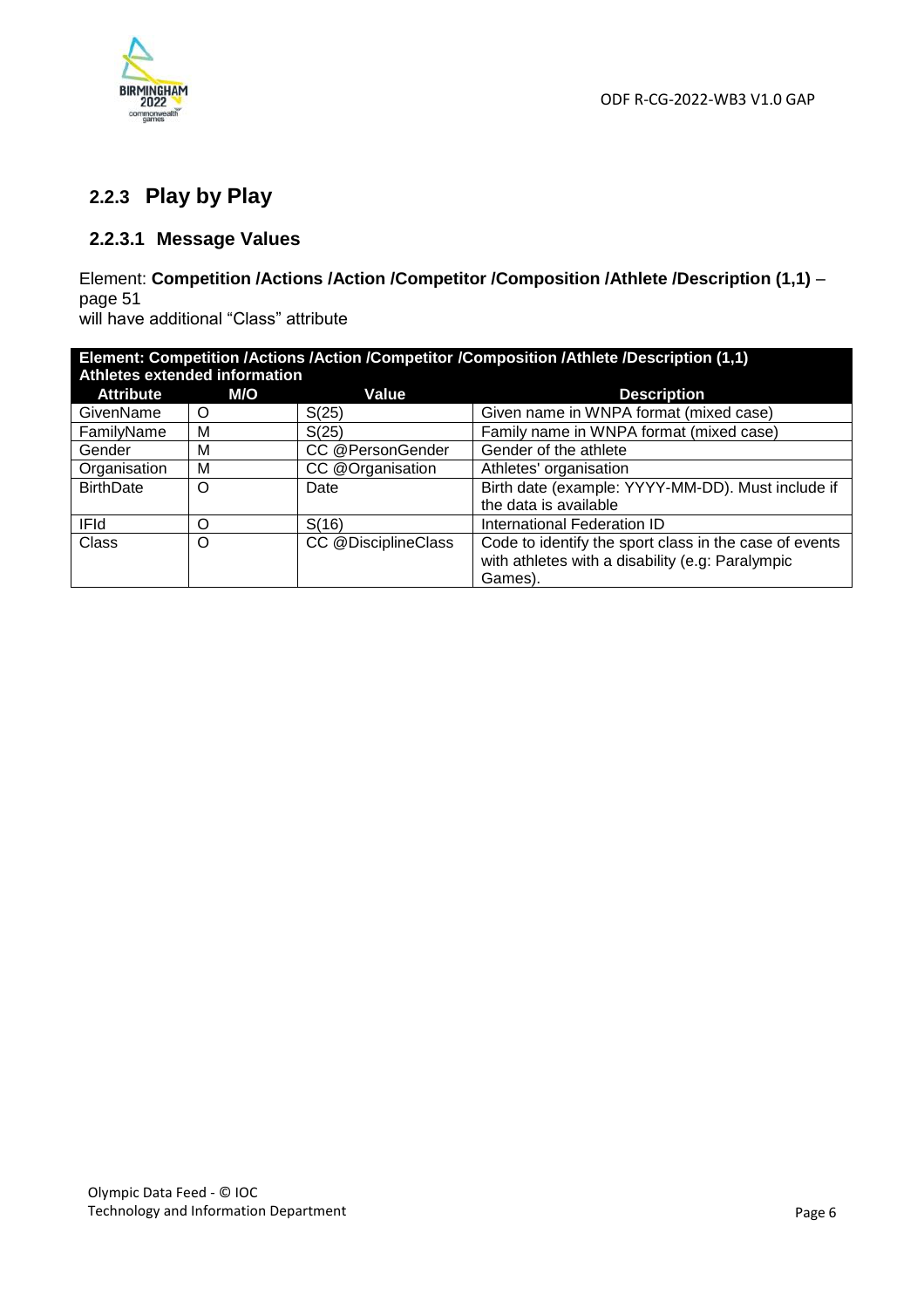

## **2.2.4 Statistics**

#### **2.2.4.1 Message Values**

Element: **Competition /Stats /Competitor /Composition /Athlete /Description (1,1)** – page 74 will have additional "Class" attribute

| Element: Competition /Stats /Competitor /Composition /Athlete /Description (1,1) |          |                     |                                                        |
|----------------------------------------------------------------------------------|----------|---------------------|--------------------------------------------------------|
| <b>Attribute</b>                                                                 | M/O      | Value               | <b>Description</b>                                     |
| GivenName                                                                        | O        | S(25)               | Given name in WNPA format (mixed case)                 |
| FamilyName                                                                       | M        | S(25)               | Family name in WNPA format (mixed case)                |
| Gender                                                                           | M        | CC @PersonGender    | Gender of the athlete                                  |
| Organisation                                                                     | M        | CC @Organisation    | Athletes' organisation                                 |
| <b>BirthDate</b>                                                                 | $\Omega$ | Date                | Birth date (example: YYYY-MM-DD). Must include if      |
|                                                                                  |          |                     | the data is available                                  |
| <b>IFId</b>                                                                      | ∩        | S(16)               | International Federation ID                            |
| Class                                                                            | O        | CC @DisciplineClass | Code to identify the sport class in the case of events |
|                                                                                  |          |                     | with athletes with a disability (e.g: Paralympic       |
|                                                                                  |          |                     | Games).                                                |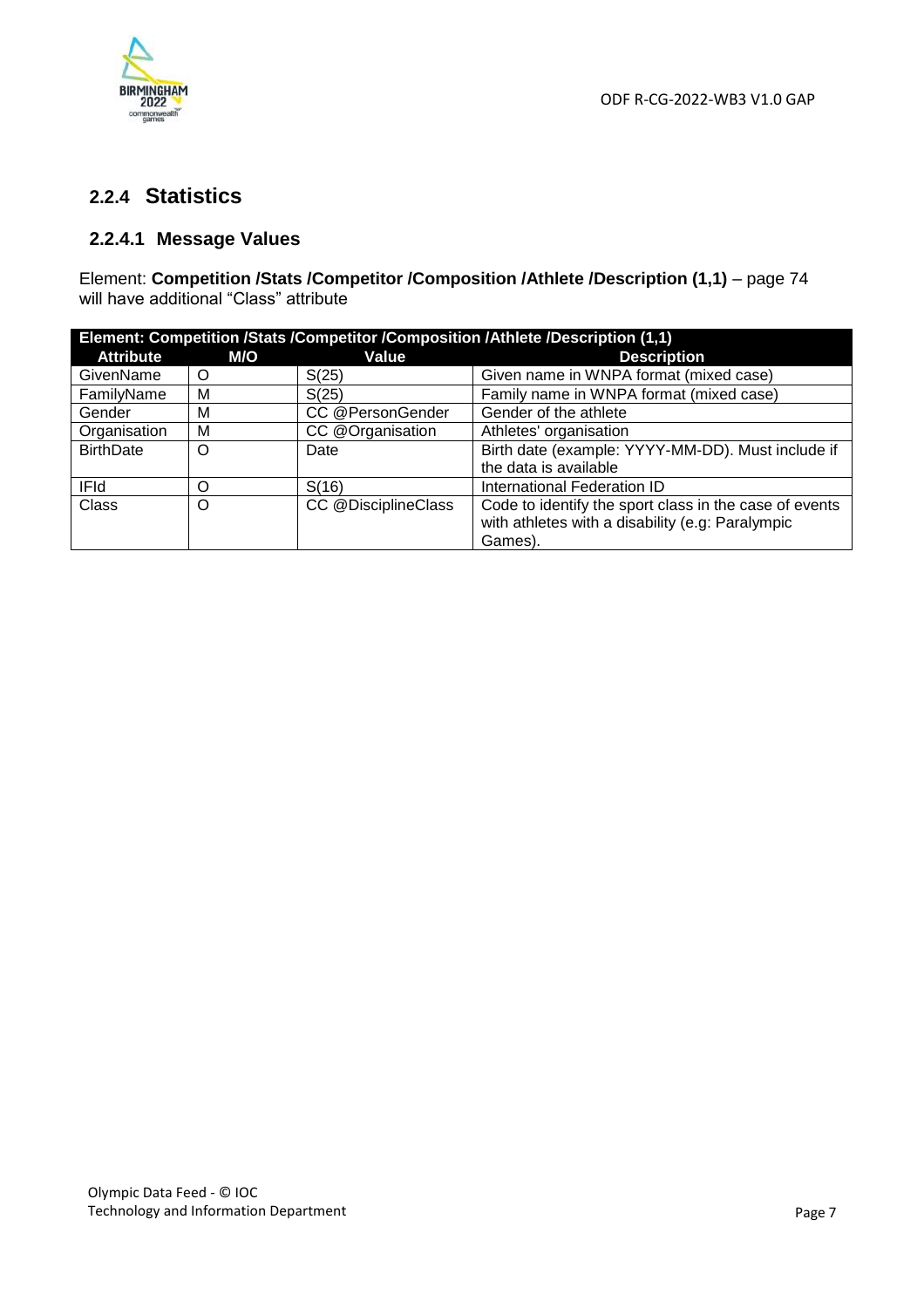

## **2.2.5 Event Final Ranking**

#### **2.2.5.1 Message Values**

Element: **Competition /Result /Competitor /Composition /Athlete /Description (1,1)** – page 81 will have additional "Class" attribute

| Element: Competition /Result /Competitor /Composition /Athlete /Description (1,1) |     |                     |                                                        |
|-----------------------------------------------------------------------------------|-----|---------------------|--------------------------------------------------------|
| <b>Attribute</b>                                                                  | M/O | Value               | <b>Description</b>                                     |
| GivenName                                                                         | O   | S(25)               | Given name in WNPA format (mixed case)                 |
| FamilyName                                                                        | M   | S(25)               | Family name in WNPA format (mixed case)                |
| Gender                                                                            | M   | CC @PersonGender    | Gender of the athlete                                  |
| Organisation                                                                      | M   | CC @Organisation    | Athletes' organisation                                 |
| <b>BirthDate</b>                                                                  | O   | Date                | Birth date (example: YYYY-MM-DD). Must include if      |
|                                                                                   |     |                     | the data is available                                  |
| <b>IFId</b>                                                                       | ∩   | S(16)               | International Federation ID                            |
| Class                                                                             | O   | CC @DisciplineClass | Code to identify the sport class in the case of events |
|                                                                                   |     |                     | with athletes with a disability (e.g: Paralympic       |
|                                                                                   |     |                     | Games).                                                |